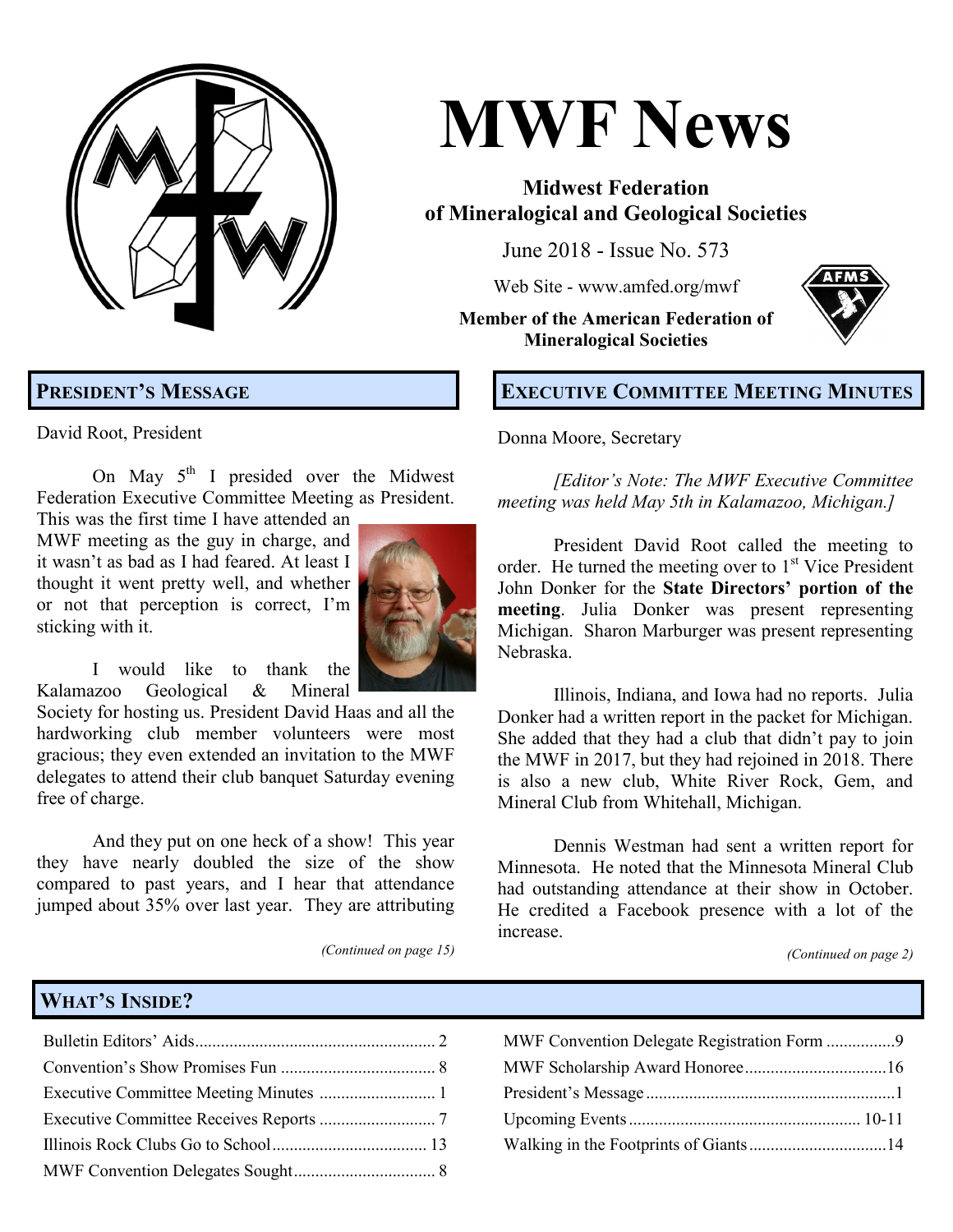#### **MWF OFFICERS**

President: David Root 1051 Meadow Lane Jenison, MI 49428 616-498-4699 d-root@comcast.net

| 1 <sup>st</sup> VP: Kevin Ponzio | 2nd VP: John Donker     |
|----------------------------------|-------------------------|
| Post Office Box 44               | 7129 Edgewood Avenue    |
| Plymouth, WI 53073               | Jenison, MI 49428       |
| 920-980-6413                     | 616-457-0556            |
| earthprospect@frontier.com       | jjredon65@comcast.net   |
| Secretary: Donna Moore           | Treasurer: Sandy Fuller |
| 25235 N. State Route 97          | 8445 Grange Boulevard   |
| Cuba, IL 61427                   | Cottage Grove, MN 55016 |
| 309-789-6501                     | 651-459-0343            |
| mwfsecretary@gmail.com           | mwftreas@rock-biz.biz   |

## **BULLETIN EDITORS' AIDS**

Sharon Marburger, Bulletin Editors' Aids Chair

Congratulations to all the editors who entered the 2018 Bulletin Editors' Contest this year. There was a nice selection of entries.

Several editors have asked about the results of the MWF competition. Yes, the American Federation has already posted the results of the national competition. That is because their convention was very early this year. The MWF Convention will be held in October in Springfield, Illinois. Traditionally, the results of this competition become known at the Awards Banquet or Editors' Breakfast during the MWF Convention. Holding with that tradition, the results of the MWF competition will be announced at the Awards Banquet in Springfield.

I know it is difficult to wait so long to find out how you did in the competition. However, there is an old saying that states, "Good things come to those who wait."

I hope to see you competing editors at the convention in Springfield. I would love to hand your award(s) to you directly, rather than mailing them. Make the effort to be there so you can receive your well deserved recognition before your peers.

## **EXECUTIVE COMMITTEE MINUTES, CONT.**

*(Continued from page 1)*

Sharon Marburger reported that Nebraska is doing well. The Lincoln club had record attendance. There is a new club in Omaha. The Columbus club is more active. Several of their members attended the show in Lincoln and asked a lot of questions.

North and South Dakota had no report. A written report was included from Ohio. The Ohio State Director, Tom Kottyan, was a dealer at the Kalamazoo show. A written report was also received from Allison Conrad for Wisconsin. There was not much discussion concerning the State Director reports except a general consensus that Facebook and other online sources are helping get the word out about our shows.

David called the meeting of the MWF Executive Committee to order. J.C. Moore gave the invocation. Kevin Ponzio led the Pledge of Allegiance.

David introduced the MWF Past Presidents who were present, including Jim Marburger, J.C. Moore, Cindy Root, Tony Kapta, and David Rich. He then read the list of those **members who had passed away since the last meeting**. Those included June Yvonne Shalander - Indianhead Rock Club; Nellie Claxton - Southern Illinois Earth Science Club, former MWF Scholarship Chair; Bob Cook - Kettle Moraine Geological Society; Mary Bodell - Geology Section of Peoria Academy of Science and PV's Rocks; Ernest "Ernie" Confer - Central Arkansas Gem, Mineral & Geology Society and Ozark Earth Science Club; Bill Rathbun - Sac & Fox Lapidary Club, Wilbert N. Hemken - Show Me Gems and Minerals Club; Stan Jacobs, Ed Enos, Bonnie Church, Sister Jeanne Finske – Michiana Gem & Mineral Society; Sharon Gallagher, Rose Stuekerjergen – Lincoln Orbit Earth Science Society, Inc.; Lee Kirby – Past President of MWF, Oakland County Earth Science Club and Flint Rock & Gem Club; Kenny Gillespie – Black Hawk Gem and Mineral Society; Keith Toepfer – Northwest Illinois Rock Club; Duane Parsons – Edwards River Earth Science Club; Al Sicree – Dayton Gem & Mineral Society; Gloria Schneider – Midwest Mineralogical Society; Glen Nichols – Central Illinois *(Continued on page 3)*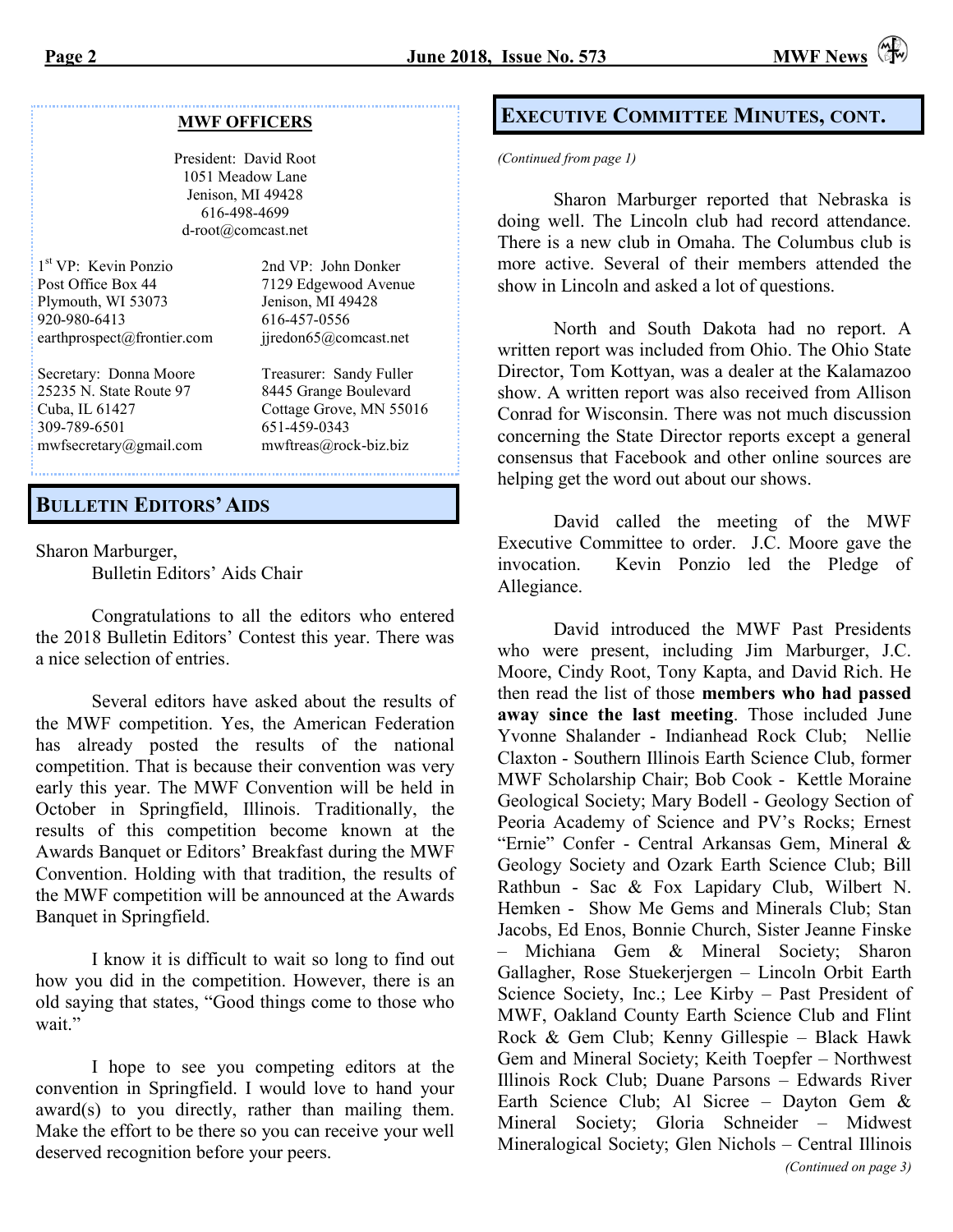

# **EXECUTIVE COMMITTEE MINUTES CONTINUED — COMMITTEE REPORTS A-D**

#### *(Continued from page 2)*

Gem & Mineral Club. A moment of silence was observed in their honor.

Cindy Root, Parliamentarian, reviewed the rules of the meeting as listed on the back of the agenda.

Minutes of the MWF Executive Meeting held October 14, 2017, in Springfield, Missouri had been published in the MWF Newsletter and copies were available with the reports on the table. David Rich moved to accept the minutes. Marge Collins seconded the motion, which passed.

A printed copy of the Treasurer's report had been sent by Sandy Fuller. As AFMS President, she was attending the South Central Federation Convention in Texas. J.C. Moore moved to accept the treasurer's report. Cindy Root seconded the motion, which passed.

John Donker reviewed the State Directors Meeting, stating that two directors were present. Others had sent written reports.

Kevin Ponzio asked for **reports from the Permanent Committees**.

Archaeology – No report.

Boundaries – Assistant Allison VanKnocker had heard of no issues.

Bulletin Editors Aids – Sharon Marburger, outgoing chairman, reported she is hoping to be replaced. 2018 had lower numbers of entries than normal, but a good return on awards from the AFMS. She said she will do the contest again if she isn't replaced.

Club Rockhound of the Year – A new chairman is needed. Donna Moore described the job this person needs to do.

Credentials – Tony Kapta reported that we had fifteen members of the MWF Executive Committee, including three or more officers, present, so there was a quorum.

Convention & Show Advisory – J.C. Moore reported that positive comments had been received about the 2017 convention in Brainerd, Minnesota. It was well attended. Everyone seemed to enjoy the field trips. He thanked the Cuyuna Rock, Gem & Mineral Society for hosting.

The 2018 Convention will be in Springfield, Illinois, hosted by the Lincoln Orbit Earth Science Society. Packets are here for those attending, and the rest will be mailed out as soon as can be arranged.

The 2019 Convention will be in Cedar Rapids, Iowa on March 23-24, 2019. This is hosted by the Cedar Valley Rocks and Mineral Society. It will be a combined MWF and AFMS convention.



*Logo of the hosts of the 2019 AFMS/MWF Convention, from cedarvalleyrockclub.org.*

2020 will be hosted by Livingston Gem & Mineral Society in Howell, Michigan in September.

2021 is open so far. There has been some interest from a club in Wisconsin.

Hosting is not a major ordeal unless the club chooses to make it so. J.C. would be glad to talk to any club about what is necessary. Donna Moore put in a plug for coming to Springfield, Illinois for the Friday trip to Funk's Prairie Home. The mineral museum of the late Lafayette Funk is outstanding to see. He was a former president of the MWF.

> Director of Supplies & Information - No report. *(Continued on page 4)*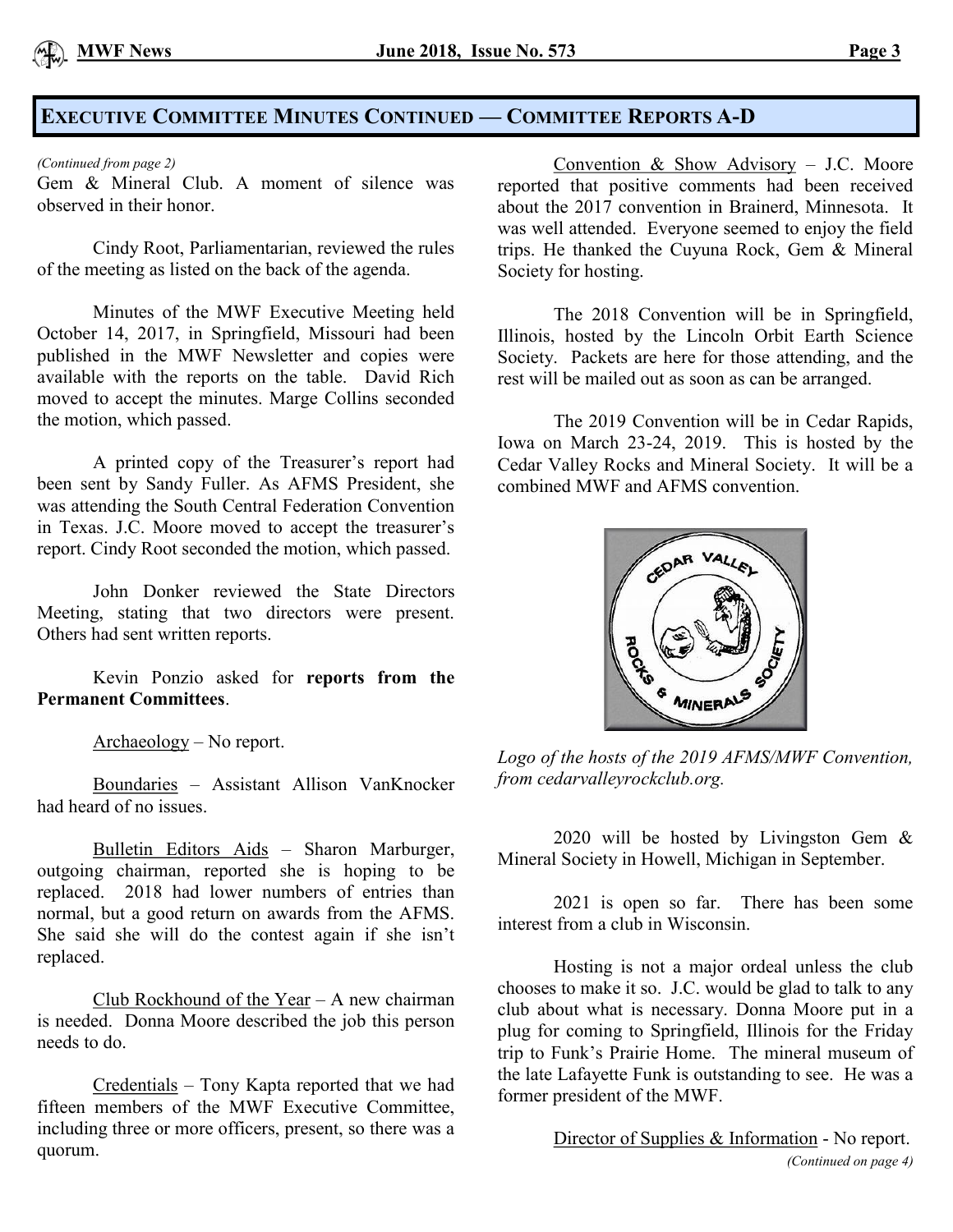# **EXECUTIVE COMMITTEE MINUTES CONTINUED — COMMITTEE REPORTS D-P**

Directory & Calendar of Events -Martha Miss had sent word the directory is being printed. It will be mailed out as soon as it is ready.

Education – No report.

Endowment Fund – E Bear was present at the meeting. He had been in Cuba, Illinois and had just returned from the AFMS Convention in North Carolina. He even got to see the Atlantic Ocean on that trip.

Environment & Legislation – No report. This position needs a new chairperson.

Geology – No report. Dr. Bill Cordua continues to write articles for the newsletter.

Historian & Archives – Cindy Root reminded members the historical information is available on the cloud. All has been scanned into pdf and can be used, with credit given to the original source. All the directories, newsletters, old minutes, lots of pictures, newspaper articles, and even a couple of books have been added.

Insurance – David Root introduced and welcomed the new Insurance Chair, Chris Ivancic from Fort Wayne, Indiana.

Junior Activities – No report.

Lapidary Arts – David Root said he had nothing new to report.

Long Range Planning – No report.

Membership – Jim Marburger reported he had sent information to four clubs about joining the MWF. Three of those clubs had joined.

Merit Awards – J.C. Moore reported that no entries were received for the All American Club Contest this year. The early deadlines because of the early AFMS Convention affected the contest participation. He stressed that people need to read the newsletter. The

*(Continued from page 3)* dates were in an article there. Cindy Root agreed to put a link to the contest information, which is on the AFMS website [\(www.amfed.org\)](http://www.amfed.org). A new chairman is needed for this committee.

> Mineralogy – Kevin Ponzio had nothing new to report.

> Newsletter – No report. There will be no newsletter in July and August. The deadline for the September issue is August 1.

> > Paleontology – No report.

Program Competition – Cindy Root reported she has not received any entries for a while. Marge Collins suggested that if clubs are having live speakers, they should record their presentations (with permission) and send the Power Point to Cindy Root for program competition. She mentioned that some clubs are saying they do not have the equipment to show the DVD's at a meeting. J.C. Moore said he had purchased a small portable projector that was pretty reasonable in price for the use of his club. It does not need to be connected to a computer, but can be. His club is able to show the programs on a blank wall.

Program Requests – No report.

Program Review – Jim Travis reported several programs are being looked at. If anyone has a suggestion for a program for the library, please let him know.

Public Image & Courtesy - Regina Kapta reported that Facebook and other online media are having a big positive effect on attendance at some of our shows. She said her small club, which has a limited budget, had a record attendance a year ago. They started e-mailing this year in mid-February, again in mid-March, and two weeks ahead for their April show. They were reaching 500 e-mail addresses. They also did a Facebook ad for \$25 which reached 6,700 people. She mentioned SpinGo.com, an online press release and online calendars. For \$35 they could pick an area to reach. They knew almost 12,000 *(Continued on page 5)*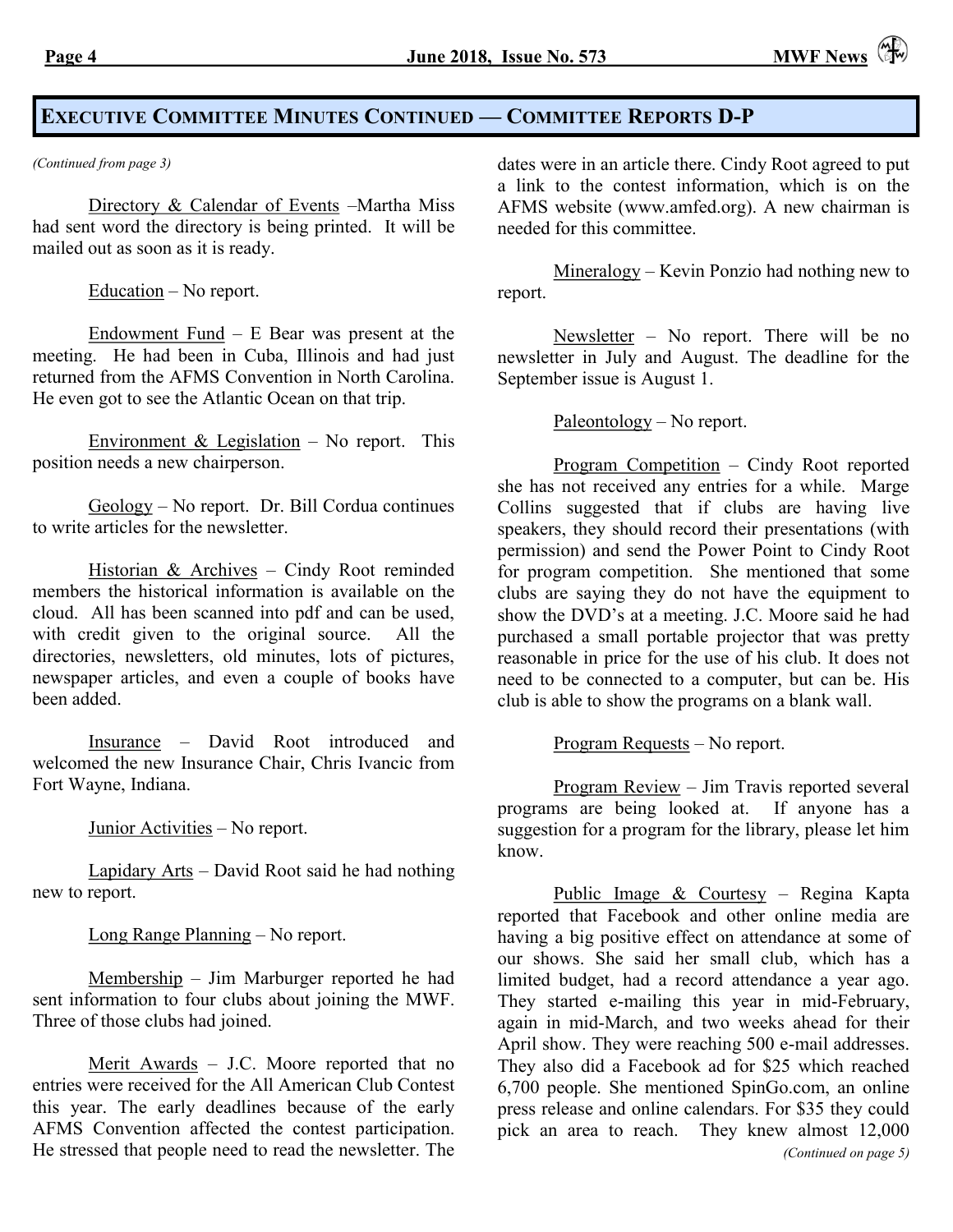# **EXECUTIVE COMMITTEE MINUTES CONTINUED — COMMITTEE REPORTS P-W**

#### *(Continued from page 4)*

viewed the e-mail and 267 people clicked on the ad. So, she encouraged the use of online sources to help with advertising our shows. Donna Moore added that the Minnesota Mineral Club had greatly increased their attendance and felt it was largely due to e-mail and Facebook.

#### Publications – No report.

Safety & Field Trips – David Rich mentioned the article in the newsletter about the man who passed away as a result of lung disease attributed to his lapidary hobby. The man had stressed using a dust mask every time rocks are ground or worked with. David said the 3M P95 dust mask is the one recommended. It is available at Harbor Freight among other sources. He stressed to be sure to wear a mask, dust can be in the water spraying up from the grinding process. Silica dust can cause silicosis, a disease caused by inhalation of crystalline silica dust (according to Wikipedia). David stressed that members need to wear gloves, glasses and MASKS.



*One of the 3M P95 particulate respirators. Photo from 3m.com.*

Scholarship – Marge Collins had a written report. She added that she had written an article for the newsletter stressing living tributes, so the whole club can celebrate with the honoree, and the honoree can enjoy the adulation. The MWF has been one of the most generous to contribute to the AFMS Scholarship Fund. The people who have been honored are now listed in the Directory.

Silent Auction – For the convention in Springfield, Illinois, the MWF bid sheets need to be on colored paper (any color) to keep them separate from the club bid sheets, which will be white. The MWF bid sheet will be on the website and can be downloaded from there. Donations for the auction can be brought to the meet and greet at the show site on Friday evening or to the meeting first thing on Saturday. It is most helpful to have the bid sheets filled out and attached or included with the donations.

Uniform Rules – Jim Marburger reported he is starting to work on this committee. J.C. Moore went to the AFMS Uniform Rules meeting in Raleigh, North Carolina. The only change for this year is a new category for beading. Competitive exhibits have not been a very big deal in our federation, but he is hoping more people might consider competing. The criteria and rules are listed on the AFMS Website. Six people went through the judge's training from the MWF. There are rules in each category. It is not as bad as many previously thought. The criteria are spelled out, presentation is important, and labeling is important. Anyone interested can contact him about entering.

Website – Cindy Root reported that we have a Facebook page, which members must apply to join. They contact her or Tom Whitlatch. The website is updated as well as can be until the new directory is completed. We are still getting club information. She is missing the April newsletter. She plans to take off the oldest five years of information and put it on the cloud. She will be keeping three years of newsletters on the website.

Website Contest – Cindy Root reported she will put a link to the AFMS forms for the website contest as well as the merit awards forms. She reminded members to send her an e-mail if they find something wrong on the website. She stressed that everyone needs to check their club pages and send her photos and show flyers, etc. they would like added to their club's page. Also, she reminded clubs that if she cannot read their dues form, the information does not get put on the website.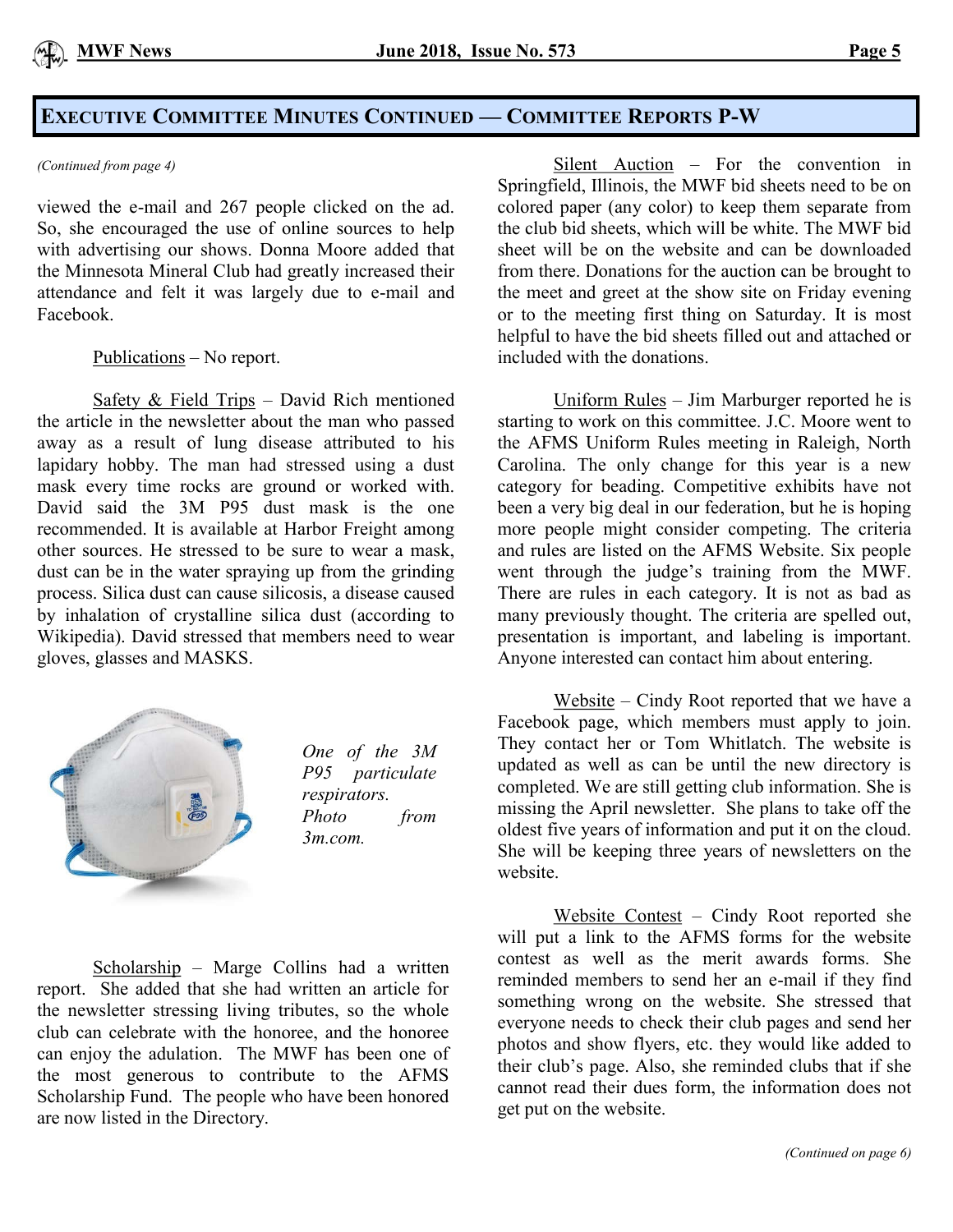## **EXECUTIVE COMMITTEE MINUTES CONTINUED — OLD AND NEW BUSINESS**

**Old Business:** Sharon Marburger reminded David she had suggested a couple of people who might take her position as Bulletin Aids Chairman.

#### **New Business:**

Report from the AFMS – Donna Moore had copies of the minutes of the business meeting in Raleigh, North Carolina for anyone who was interested. J.C. Moore reported that the item affecting our federation the most at the AFMS meeting was that formerly clubs were told the AFMS meeting had to be held on Thursday when there was a combined federation and AFMS convention. At this meeting, it was agreed that if the club had a two-day show, and Uniform Rules agreed, the AFMS meetings could be held on Friday instead of Thursday, as in the past. This might help some delegates avoid the expense of an extra day of hotel and meals, and even taking off work.

Diamond Dan's Mini Miner Monthly – In the past the MWF offered to pay for e-mail subscriptions for clubs who wished to have a subscription to the Mini Miner Monthly for their juniors and who paid their dues on time. The publication had ceased being published, but is now being offered again. J.C. Moore moved the MWF should pay for an e-mail subscription for any club that wished to receive it and paid their dues on time. This would begin in 2019. Cindy Root seconded the motion, which carried unanimously.



*Diamond Dan, then and now. From diamonddanpublications.net.*

*(Continued from page 5)* Two new clubs had applied for membership in the MWF: The White River Rock, Gem and Mineral Club in Michigan and the Brown County Rock & Mineral Club in Indiana. David Rich moved to accept both clubs. J.C. Moore seconded the motion, which passed unanimously.

> The President of the Kalamazoo Geological and Mineral Society, David Haas, thanked the MWF members for coming to their show. He noted the club was on a record-setting pace in attendance this year. Next year will be their  $60^{th}$  show and they plan to pull out all the stops. He noted it is important to have good volunteers to put on a good show. The club had invited the MWF members attending the meetings to be their guests at the banquet on Saturday evening. He noted they had a few extra tickets left if anyone could stay who had not signed up.

> Donna Moore brought up that the MWF used to sell t-shirts with the MWF logo on them. Now we had an opportunity to order MWF tote bags, which could be sold with the profits going to the MWF Endowment Fund. She showed a sample bag that members thought would sell well. Cindy Root said when we go to conventions, the MWF could set up a table and sell these bags, which would be good publicity for the MWF. Regina Kapta moved to investigate the sale of the bags, and order them if the price was reasonable. The proceeds would go to the MWF Endowment Fund. J.C. Moore seconded the motion, which carried.

> The next meeting of the MWF Executive Committee will be on Saturday, October 6, 2018, at Springfield, Illinois.

> E-Bear was again auctioned off with the winner having the privilege of taking him home. Sharon Marburger was the winning bidder, so E-Bear was going back to Nebraska. He will be auctioned off again in Springfield, Illinois. Proceeds from his auction always go to the MWF Endowment Fund.

> J.C. Moore moved to adjourn the meeting. David Rich seconded the motion. David Root declared the meeting adjourned.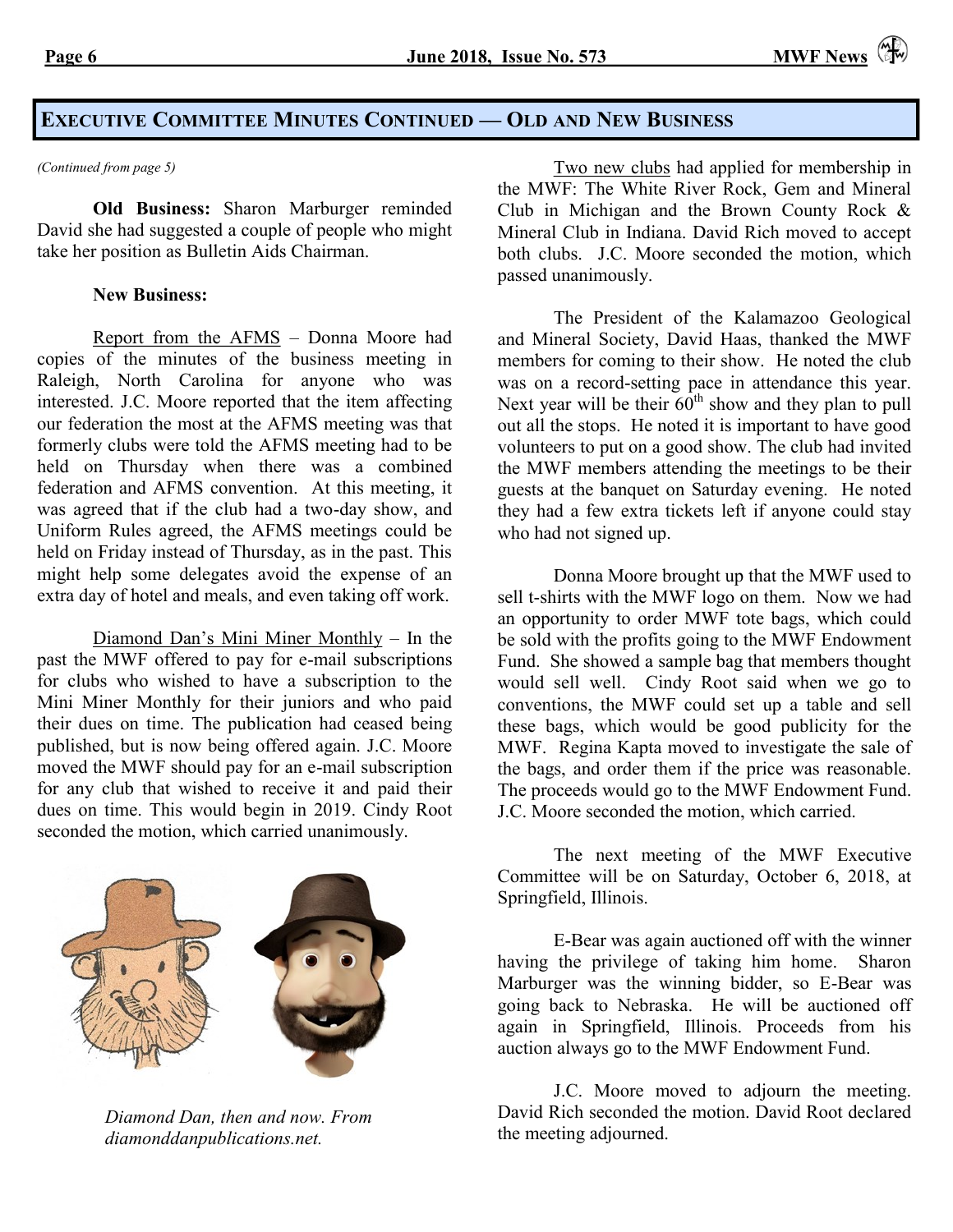# **EXEC COMMITTEE RECEIVES REPORTS FROM STATE DIRECTORS & PERMANENT COMMITTEE**

## **STATE DIRECTOR REPORTS**

#### **Michigan Clubs, by John Donker**

Our clubs have started their spring and summer shows. Many shows have been well attended. Dealers have been doing very well. Clubs are preparing for summer field trips, picnics, and summer field trips and summer tailgate sales. Michigan Clubs give out scholarships to college geology students for further education and summer camp.

## DO NOT MISS GREAT EVENTS!

#### **Minnesota Clubs, by Dennis Westman**

The Minnesota Mineral Club had their annual 2017 show in October. Normally around 1,000 visitors attend. Here is one of those good news/bad news situations.

The good news was that the attendance was 4,000. Younger members' involvement in the club's Facebook page and other social media meant that attendance was beyond any expectations. No one expected such a great turnout.

The bad news was, how does a club handle such an increase? The club lets kids build a rock collection, sand art, and other crafts. When four times as many boxes are being built as there were the year before, it is scramble time. Luckily there was a shopping center and grocery store within a short drive. There was some major maneuvering by club members, but everything worked out.

The power of Facebook and the computer is amazing. The Minnesota Mineral Club is prepared for next year. If you have a club of older members, get some of your grandchildren to help using Facebook. This is second nature to them. It might be the best thing you ever did.

#### **Ohio Clubs**

Following are individual reports that were submitted by several Ohio clubs:

Toledo Gem and Rockhound Club: Stephen Shimatzki stepped up again as treasurer for the Toledo Gem and Rockhound Club (TGRC). The TGRC is struggling with the new ownership of the Toledo Botanical Gardens (TBG), where their workshop and storage are located. The TBG was recently taken over by the Lucas County Metro Parks division of the City of Toledo. Rents have been raised, services have dropped and they have basically stated that since we don't fit into the traditional offerings of a park – we won't let the public come in and use our equipment or take the public out on rock trips if they are not members and covered by our insurance, etc. – that we may need to make plans to leave. TGRC has started a committee to determine our options and time frame to relocate. The Toledo club is starting to ramp up for its September show. This year it will be September  $7<sup>th</sup>$  to 9<sup>th</sup>. Details will be posted on the TGRC website, [www.rockyreader.com,](http://www.rockyreader.com/) soon.

Summit Lapidary Club, by Becky Koscso: The beginning of the year brought new officers. Our new Treasurer is Nancy Halloran. Becky Koscso was voted in as President. Summit Lapidary Club is having a great year. We held our Spring Gemboree in April. The Spring and Fall Gemborees are our main fundraisers and everyone in the club participates to make them a success. A minimum of four hours volunteer time is required at each Gemboree to remain a member in good standing. Several classes are taught every month by SLC. We also have an open torch time monthly for anyone who has completed Beginning Silver. We have a metalsmithing competition annually with cash and membership awards. This year we plan a cabochoncutting contest with similar awards. We have a Holiday Party in December and are planning a Summer Picnic in July. We have a club sponsored "Big Dig" at Flint Ridge in Ohio. This is a great opportunity for new members to experience rockhounding first hand.

Richland Lithic & Lapidary Society, by Tom Kottyan, Ohio MWF State Director: Tom Kottyan has again stepped up in service to the club as President, and Pam Kottyan has once again graced the club with service as the Treasurer. We are looking forward to our show in June at the Richland County Fairgrounds *(Continued on page 12)*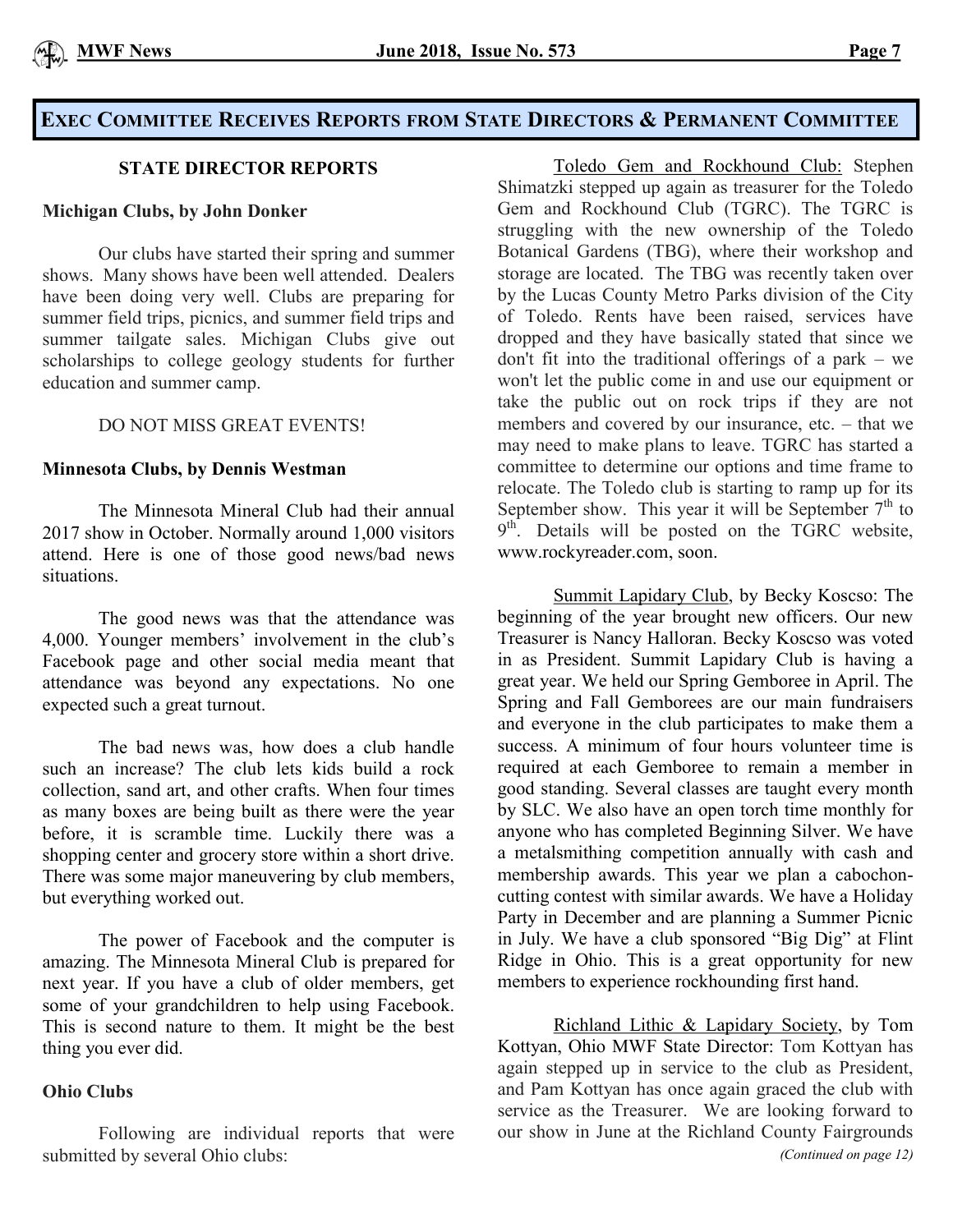Carole Harp, Secretary,

Lincoln Orbit Earth Science Society (Illinois)

*[Editor's Note: The Lincoln Orbit Earth Science Society will be the hosts of the MWF's annual meeting in Springfield, Illinois, on October 6th and 7th. See also Tony Kapta's article on this page and the registration form for club delegates on the next page.]*

In this article, I would like to take you on a tour through the Lincoln Orbit Earth Sciences Society's gem, mineral, and fossil show. This year we are very excited to have two special exhibits.

The first exhibit is "Prehistoric Predators." We are planning on having a 12-foot-tall short-faced bear skeleton, a giant ground sloth skeleton, a fossilized alligator, a saber tooth tiger skull, an American lion skull, and more. The second special exhibit is "Elegant Elmwood." If you aren't familiar with the minerals from the Elmwood Mine in Tennessee, they are beautiful calcite, sphalerite, and fluorite specimens. If any of you have some specimens you would like to showcase in the special exhibit, please contact me ASAP at the info listed below. Even if it's just a single piece, we would be happy to feature it in one of our club cases. We also have multiple member exhibits and there will be competitive displays this year.

*Fluorite with sphalerite on barite, from the Elmwood Mine. Photo from minclassics.com.*



Now, on with the rest of the show. We have 17 dealers selling a huge variety of minerals, fossils, jewelry, and carvings in every price range. There is something for everyone here so you're sure to walk away with at least one, if not several, new additions to your collection.

# **CONVENTION'S SHOW PROMISES FUN MWF CONVENTION DELEGATES SOUGHT**

Tony Kapta, MWF Credentials Chair

The Midwest Federation's 78<sup>th</sup> Annual Meeting will be held in conjunction with the annual 2018 show of the Lincoln Orbit Earth Science Society October 6<sup>th</sup> and  $7<sup>th</sup>$ , 2018. The show will be held at the Illinois State Fairgrounds, 801 E. Sangamon Avenue, Springfield, Illinois.

The Council of Delegates Meeting will be held at the Knights of Columbus Hall, 2801 West Street in Springfield. Each member club/society is entitled to one (1) Delegate and one (1) Alternate to represent them, although each club is only entitled to one vote.

On the next page is a Delegate Registration form that needs to be filled out and then signed by the President of your club. This form was also mailed to each club with the convention packet and will be available on the MWF website. The form on the website can be typed out on your computer, printed, signed by the President of your club and mailed to me, Tony Kapta,1483 E. Wood Street, Decatur, IL 62521, or scanned and emailed to me at [cigmc@comcast.net.](mailto:cigmc@comcast.net)

This is your club's chance to send a representative to the annual meeting and vote on the business which will be before the members of the MWF. This also allows your delegate to report back to the club on what business was discussed during the meeting. Last, it allows your club to be represented at an MWF function and give your delegate an opportunity to meet the representatives of other clubs and the Officers, State Directors and Committee Chairs of the MWF. There is also the added benefit of being able to attend a great gem, mineral and fossil show.

These are important points to consider for all MWF clubs, and I urge you to carefully consider sending a representative from your club to the MWF Annual Meeting. I realize that the trip is a financial burden, as it is to me as well as all of the people who have been gracious enough to donate their time and money to take care of the business of making the MWF work for you, the clubs. Helping other clubs is as important a part of having a club as any of the other things that we do. Hope to see you there!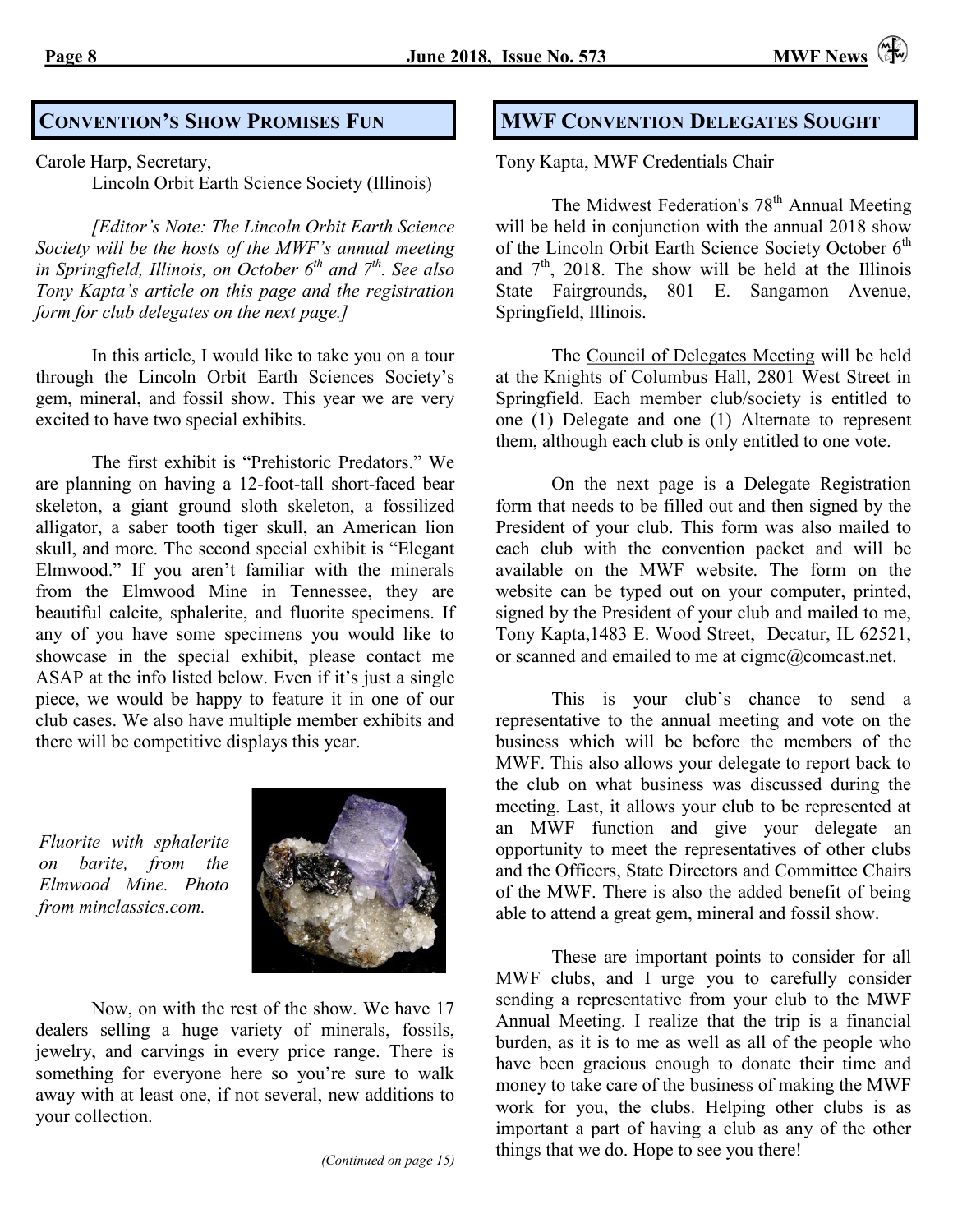#### **MIDWEST FEDERATION OF MINERALOGICAL AND GEOLOGICAL SOCIETIES COUNCIL MEETING DELEGATE REGISTRATION** Saturday October  $6<sup>th</sup>$ , 2018

The Midwest Federation's 78<sup>th</sup> Annual Meeting will be held in conjunction with the annual show of the Lincoln Orbit Earth Science Society October  $6<sup>th</sup>$  and  $7<sup>th</sup>$ , 2018. The show will be held at the Illinois State Fairgrounds, 801 E. Sangamon Avenue, Springfield, Illinois. The Council of Delegates Meeting will be held at the Knights of Columbus Hall, 2801 West Street, Springfield, Illinois. Each member club/society is entitled to one (1) Delegate and one (1) Alternate\* to represent it.

The MWF Council of Delegates Meeting will convene Saturday, October  $6<sup>th</sup>$  at 1:00pm, with the delegate registration beginning at 12:00 p.m. at the Knights of Columbus Hall. The Delegate appointed by your club or society will represent your interests, and may bring up pertinent discussions and proposals. However, in order to expedite matters, if your society intends to have its Delegate present any special motion at the meeting, please notify MWF President David Root and MWF Secretary Donna Moore as to the nature of the subject so that it may be placed on the agenda. This needs to be presented in written form. This should be done at least one month prior to the meeting.

\*Each club is entitled to one vote. An alternate may vote in the absence of a Delegate. Guests are invited, but will not be able to vote.

> **Please cut out this form and return it to: Credentials Chairman Tony Kapta 1483 E Wood St, Decatur IL 62521** 217-233-1164, email [cigmc@comcast.net](mailto:cigmc@comcast.net) **Before September 1st, 2018** (DO NOT send this form to the show registration committee) **THANK YOU FOR YOUR PROMPTNESS**

MIDWEST FEDERATION DELEGATE REGISTRATION FORM PLEASE PRINT OR TYPE TO AVOID ERRORS

THIS IS TO CERTIFY THAT

Name of your club on this line

 $\overline{\text{OF}}$ 

City and State on this line

HAS APPOINTED THE FOLLOWING DELEGATE TO THE MWF 78TH ANNUAL MEETING :

DELEGATE \_\_\_\_\_\_\_\_\_\_\_\_\_\_\_\_\_\_\_\_\_\_\_\_\_\_\_\_\_\_\_\_\_\_\_\_\_\_\_\_\_\_\_\_\_\_\_\_\_\_\_\_\_\_\_\_\_\_\_\_\_\_\_\_\_\_\_\_\_\_\_\_\_\_\_\_\_\_\_\_\_\_\_\_\_\_\_\_\_\_

ADDRESS \_\_\_\_\_\_\_\_\_\_\_\_\_\_\_\_\_\_\_\_\_\_\_\_\_\_\_\_\_\_\_\_\_\_\_\_\_\_\_\_\_\_\_\_\_\_\_\_\_\_\_\_\_\_\_ EMAIL \_\_\_\_\_\_\_\_\_\_\_\_\_\_\_\_\_\_\_\_\_\_\_\_\_\_\_\_\_

ALTERNATE \_\_\_\_\_\_\_\_\_\_\_\_\_\_\_\_\_\_\_\_\_\_\_\_\_\_\_\_\_\_\_\_\_\_\_\_\_\_\_\_\_\_\_\_\_\_\_\_\_\_\_\_\_\_\_\_\_\_\_\_\_\_\_\_\_\_\_\_\_\_\_\_\_\_\_\_\_\_\_\_\_\_\_\_\_\_\_\_\_\_

ADDRESS EMAIL EMAIL EMAIL AND RESOLUTION OF THE SERVICE SERVICE SERVICE SERVICE SERVICE SERVICE SERVICE SERVICE SERVICE SERVICE SERVICE SERVICE SERVICE SERVICE SERVICE SERVICE SERVICE SERVICE SERVICE SERVICE SERVICE SERVIC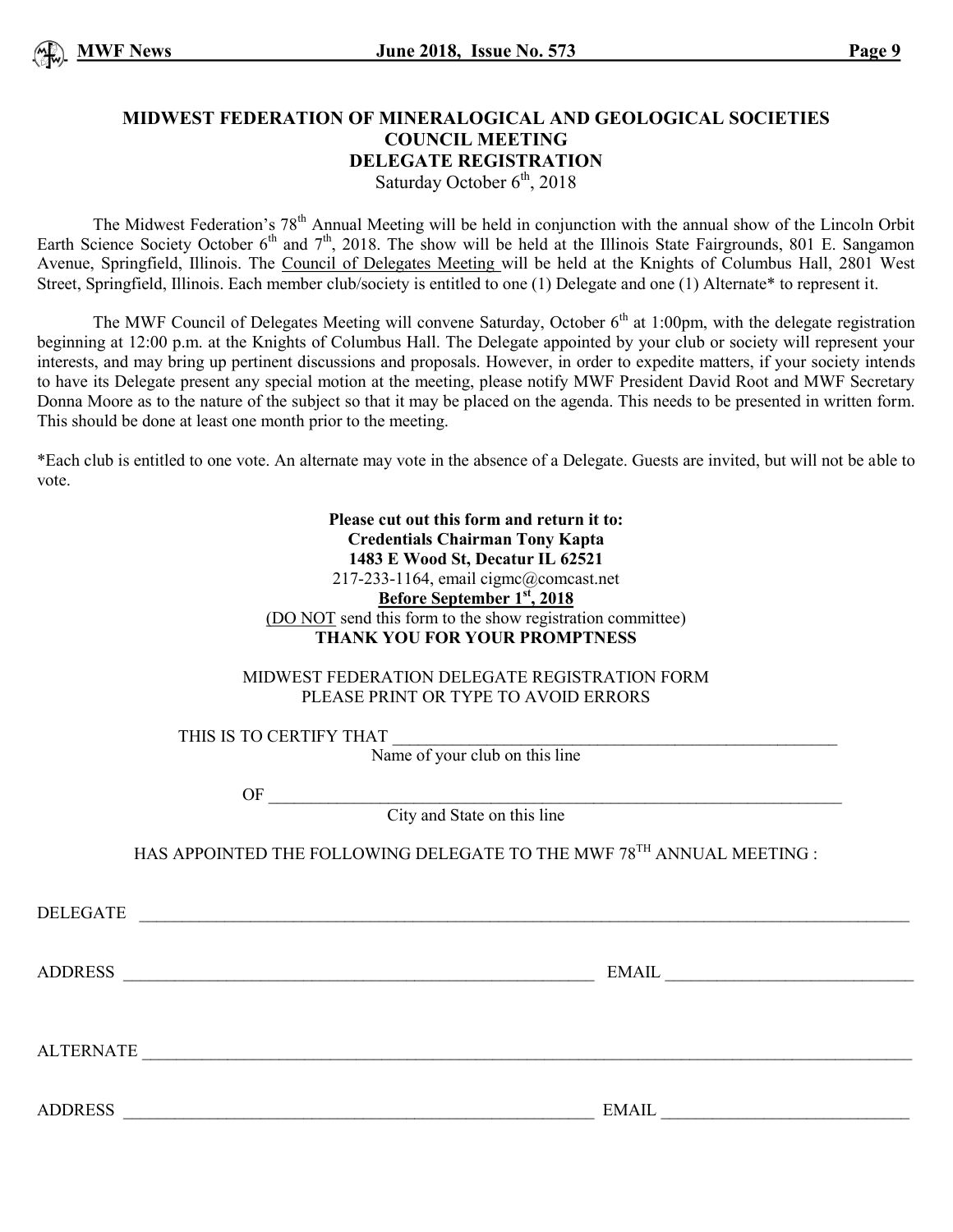

# **UPCOMING EVENTS**

| Date and Time                                             | Organization                                            | Place                                                                                                 | Contact                                |
|-----------------------------------------------------------|---------------------------------------------------------|-------------------------------------------------------------------------------------------------------|----------------------------------------|
| May 26-27                                                 | Chicagoland Gems & Minerals                             | County Fairgrounds, 525 S. Randall Road,                                                              | Marge Dobrofsky,                       |
| Sat 10-6, Sun 10-5                                        | Association                                             | St. Charles, IL                                                                                       | adams9104@sbcglobal.net                |
| <b>June 1-3</b><br>Fri 12-6, Sat 10-6,<br>Sun 11-4        | State Line Gem & Mineral<br>Society                     | County Fairgrounds, 8514 SR 108,<br>Wauseon, OH                                                       | Glenda Gafner,<br>ggafner@frontier.com |
| June 2<br>Sat 10-4                                        | Gem City Rock Club                                      | Boudreaux Memorial Visitor Center,<br>Route J south of Clarence Cannon Dam,<br><b>Monroe City, MO</b> | Jane Huelsmeyer,<br>jhuelsm@gmail.com  |
| <b>June 2-3</b>                                           | Coulee Rock Club                                        | Omni Center, 255 Riders Club Road,                                                                    | Allison Conrad,                        |
| Sat 10-5, Sun 10-4                                        |                                                         | Onalaska, WI                                                                                          | rockinbabe@acegroup.cc                 |
| <b>June 8-10</b>                                          | Mineral Area Gem and Mineral                            | Missouri Mines Historic Site, 4000                                                                    | Boneta Hensley,                        |
| Fri & Sat 9-6, Sun 9-4                                    | Society                                                 | State Highway 32, Park Hills, MO                                                                      | mojellybean63@yahoo.com                |
| <b>June 9-10</b>                                          | Richland Lithic and Lapidary                            | Arts & Crafts Bldg., County Fairgrounds,                                                              | Tom Kottyan,                           |
| Sat 10-6, Sun 11-5                                        | Society                                                 | 750 N. Home Road, Mansfield, OH                                                                       | TheMineralHouse@netzero.net            |
| <b>June 22-24</b><br>Fri 10-6:30, Sat 9-6:30,<br>Sun 10-4 | Lawrence County Rock Club                               | County Fairgrounds, US Highway 50,<br>Bedford, IN                                                     | lawrencecountyrockclub.org             |
| June 29-July 1                                            | Osage Rock & Mineral Club                               | Community Center, 309 E $2nd$ Street,                                                                 | Steve Rudloff,                         |
| Fri 2-6, Sat 9-6, Sun 9-3                                 |                                                         | Eldon, MO                                                                                             | Srudloff@fastmail.com                  |
| <b>July 10-15,</b>                                        | Lake Agassiz Rock Club,                                 | Red River Valley Fair, 1805 Main                                                                      | Chris Patenaude,                       |
| $10-7$                                                    | panning for gold                                        | Avenue West, West Fargo, ND                                                                           | LakeAgzRC70@yahoo.com                  |
| July 14                                                   | Flint Rock & Gem Club                                   | Club classroom, 11350 N. Saginaw Road,                                                                | Bill Wendling,                         |
| Sat, 9-5                                                  | rock swap                                               | Clio, MI                                                                                              | bwrockbarn@centurytel.net              |
| <b>July 14-15</b>                                         | Carlton County Gem & Mineral                            | Riverside Arena, 20 Earl Ellens Drive,                                                                | Dan & Lynn Svercl,                     |
| Sat 9-5, Sun 10-3                                         | Club                                                    | <b>Moose Lake, MN</b>                                                                                 | danlynnsunrisefarm@yahoo.com           |
| <b>July 14-15</b>                                         | Indian Head Gem & Mineral                               | Frederic High School, 1437 Clam Falls,                                                                | Roy Wickman, 715-357-3223              |
| Sat 9-5, Sun 10-4                                         | Society                                                 | Frederic, WI                                                                                          |                                        |
| <b>July 20-21</b>                                         | Lakeland Gem & Mineral Club                             | Commons, Lakeland Union High School,                                                                  | Ron Zimmer,                            |
| Fri 10-6, Sat 9-5                                         |                                                         | 9573 Highway 70 West, Minocqua, WI                                                                    | rzimmer@charter.net                    |
| July 28                                                   | Sioux Empire Gem and Mineral                            | Jack Fox Park, north of courthouse,                                                                   | Harlan Hoogeterp,                      |
| Sat 9-2:30                                                | Society rock swap and sale                              | <b>Canton, SD</b>                                                                                     | hhoogeterp@iw.net                      |
| Aug. 10-12<br>Fri 1-8, Sat 10-6,<br>Sun 11-3              | Copper Country Rock & Mineral<br>Club                   | Houghton Elementary School, 302<br>W. Jacker Ave., Houghton, MI                                       | Norm Gruber, show@ccrmc.info           |
| Aug. 11-12                                                | Northwest Wisconsin Gem &                               | Youth Expo Bldg., County Fairgrounds,                                                                 | Dave Skrupy,                           |
| Sat 10-5, Sun 10-4                                        | Mineral Society                                         | Highway 48 North, Rice Lake, WI                                                                       | dskrupy@centurytel.net                 |
| Aug. 17-19<br>Fri 2-4, Sat 10-6,<br>Sun 11-5              | Greater St. Louis Association of<br>Earth Science Clubs | Machinists Hall, 12365 St. Charles Rock<br>Road, Bridgeton, MO                                        | Robert Morse,<br>rmorse@centurytel.net |

*September Issue Submission Deadline Is Aug. 8th!*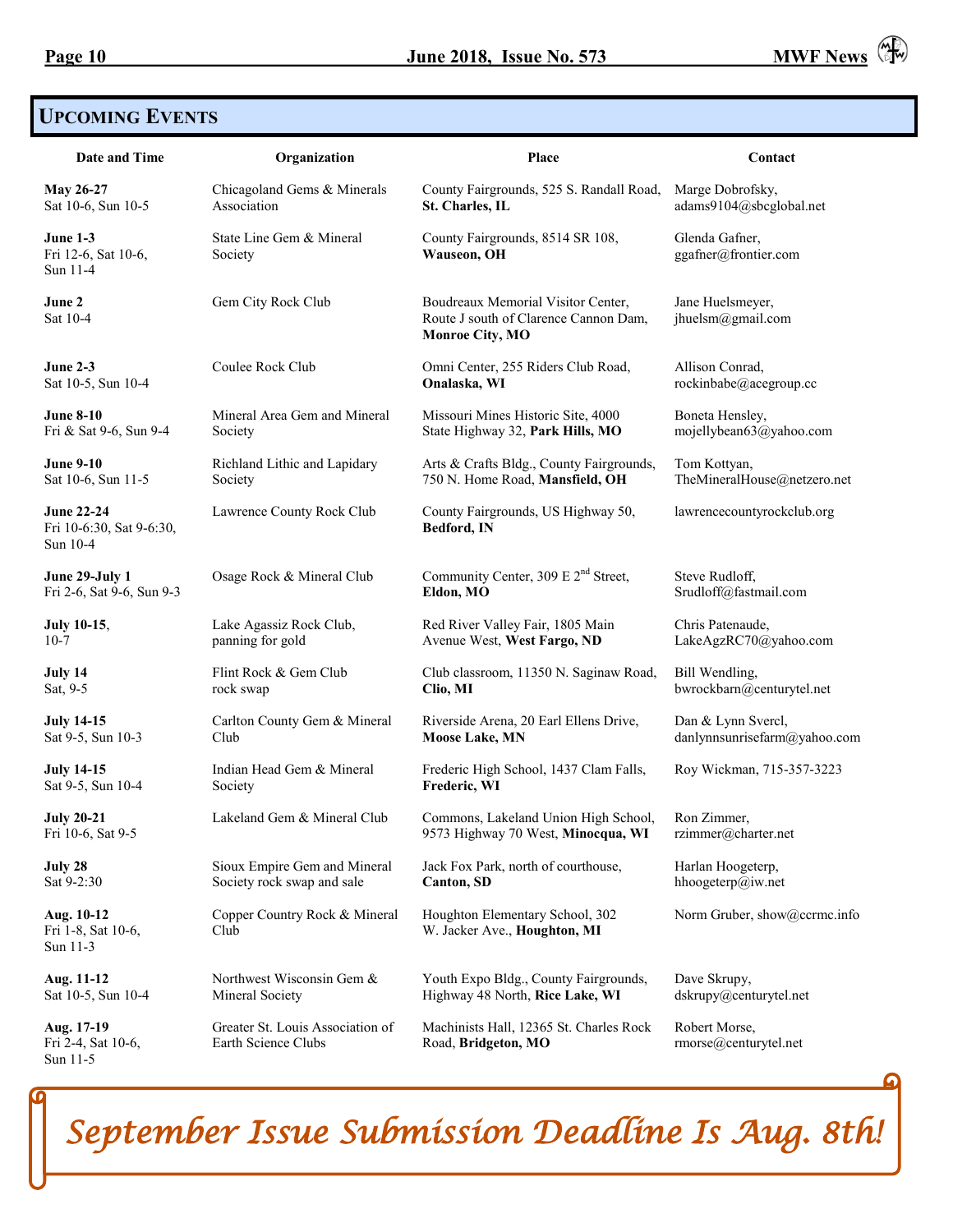# **UPCOMING EVENTS**

| Date and Time                                 | Organization                                                                                                                | Place                                                                          | Contact                               |
|-----------------------------------------------|-----------------------------------------------------------------------------------------------------------------------------|--------------------------------------------------------------------------------|---------------------------------------|
| Aug. 17-19<br>Fri 12-7, Sat 10-6,<br>Sun 11-5 | Michiana Gem & Mineral Society                                                                                              | Esther Singer Bldg., 4-H Fairgrounds,<br>5117 S. Ironwood Road, South Bend, IN | Joshua Klosinski,<br>jklos9@yahoo.com |
| <b>Aug. 18</b>                                | Heart of Wisconsin Gem &                                                                                                    | Parking lot behind Applebee's, 5609                                            | Sandy Brandl, stonez@tds.net          |
| Sat, 10-5                                     | Mineral Society rock swap                                                                                                   | US Highway 10, Stevens Point, WI                                               |                                       |
| Aug. 6-12                                     | Copper Country Rock &<br>Mineral Club                                                                                       | Keweenaw Week Field Trips on the<br>Keweenaw Peninsula in Michigan             | Norm Gruber, show@ccrmc.info          |
| Aug. 25                                       | Chippewa Valley Gem &                                                                                                       | Grounds of the Eau Claire Expo Center,                                         | Paul Tubbs, bizpam1@gmail.com         |
| Sat, 8-4                                      | Mineral Society                                                                                                             | Lorch Avenue, Eau Claire, WI                                                   |                                       |
| Aug. 25-26<br>Sat 9-6, Sun 9-4                | Ozark Earth Science Club                                                                                                    | Baxter County Fairgrounds, 1507<br>Fairgrounds Drive, Mt. Home, AR             | Sharon Waddell, 417-274-8712          |
| Aug. 25-26                                    | Geology Section, Peoria                                                                                                     | East Side Centre, 1 East Side Drive,                                           | Jim Travis, boatnick@aol.com          |
| Sat 9-5, Sun 10-5                             | Academy of Science                                                                                                          | East Peoria, IL                                                                |                                       |
| Sept. 7-9                                     | 500 Earth Sciences Club                                                                                                     | Hancock County Fairgrounds, 620 Apple,                                         | Cheryl Hamilton,                      |
| Fri & Sat, 10-7, Sun 10-4                     |                                                                                                                             | Greenfield, IN                                                                 | clhamilton1951@gmail.com              |
| Sept. 7-9                                     | Toledo Gem & Rockhound Club                                                                                                 | Stranahan Exhibit Hall, 4645                                                   | Steve Shimatski,                      |
| Fri 2-8, Sat 10-6, Sun 11-5                   |                                                                                                                             | Heatherdowns, Toledo, OH                                                       | sjs132@gmail.com                      |
| Sept. 14-16                                   | Tulip City Gem & Mineral Club                                                                                               | Soccer Stop Sportsplex, 5 River Hills                                          | Sue Goedert,                          |
| Fri 10-8, Sat 10-7, Sun 11-5                  |                                                                                                                             | Drive, Holland, MI                                                             | sonbeams2000@yahoo.com                |
| <b>Sept. 15</b>                               | Rock River Valley Gem &                                                                                                     | Odd Fellows Lodge, 6219 Forest Hills,                                          | Duane Cushing,                        |
| Sat, 9:30-4                                   | Mineral Society rock swap                                                                                                   | Rockford, IL                                                                   | tede78@comeast.net                    |
| Sept. 15-16                                   | Livingston Gem & Mineral                                                                                                    | Hartland Educational Support Center,                                           | Ed Oller, 810-241-8801                |
| Sat 10-5, Sun 10-4                            | Society                                                                                                                     | 9525 E. Highland Road, Howell, MI                                              |                                       |
| Sept. 21-23                                   | Mozarkite Society of Lincoln                                                                                                | Mike Hare Memorial Field,                                                      | Karl David Parsons,                   |
| Fri & Sat 9-5, Sun 9-3                        |                                                                                                                             | Cole Camp, MO                                                                  | mozarkiterocks@gmail.com              |
| <b>Sept. 22</b>                               | Kalamazoo Geological and                                                                                                    | Parking lot, St. Michael Lutheran Church,                                      | Dennis Guy,                           |
| Sat, 9-1                                      | Mineral Society rock swap                                                                                                   | 7211 Oakland Drive, Portage, MI                                                | dguy3@charter.net                     |
| Sept. 28-30                                   | Tri-State Gem & Mineral Club                                                                                                | Joplin Mineral Museum, 504 Schiffer-                                           | Chris Wiseman,                        |
| Fri & Sat 9-5, Sun 9-3                        |                                                                                                                             | decker Ave., Joplin, MO                                                        | imc-cwiseman@sbcglobal.net            |
| Sept. 29-30                                   | Grand Traverse Area Rock &                                                                                                  | Cherryland VFW Hall, 3400 Veterans                                             | Pierre LaFoille,                      |
| Sat 10-5, Sun 11-4                            | Mineral Club                                                                                                                | Drive, Traverse City, MI                                                       | Pals0210@gmail.com                    |
| Sept. 29-30                                   | Midwest Mineralogical &                                                                                                     | Wayne County Fairgrounds, 10871 Quirk,                                         | Bill Barr, wbarr@umich.edu            |
| Sat 10-5, Sun 10-4                            | Lapidary Society rock swap                                                                                                  | <b>Belleville, MI</b>                                                          |                                       |
| Sept. 29-30                                   | Oshkosh Earth Science Club                                                                                                  | Sunnyview Expo Center, 500 E. County                                           | Ann Voges,                            |
| Sat 9-5, Sun 10-4                             |                                                                                                                             | Road Y, Oshkosh, WI                                                            | hankemps@milwpc.com                   |
| Oct. 6-7                                      | Central Arkansas Gem, Mineral                                                                                               | Community Center, 5 Municipal Drive,                                           | John Schoeneman,                      |
| Sat & Sun, 9-5                                | & Geology Society                                                                                                           | Jacksonville, AR                                                               | schoeneman@hughes.net                 |
| Oct. 6-7<br>Sat 10-6, Sun 10-5                | Lincoln Orbit Earth Science<br>Society (LOESS)<br>This will be the show held in conjunction with the MWF annual convention. | State Fairgrounds, Orr Building, 801<br>Sangamon Ave., Springfield, IL         | Ed Wagner,<br>loesseditor@gmail.com   |

| Oct. 6-7          | Nebraska Mineral and Gem Club | Westside Middle School, 8601 Arbor, | Bruce Sturges,     |
|-------------------|-------------------------------|-------------------------------------|--------------------|
| Sat 9-6, Sun 10-5 |                               | Omaha. NE                           | bsturges@yahoo.com |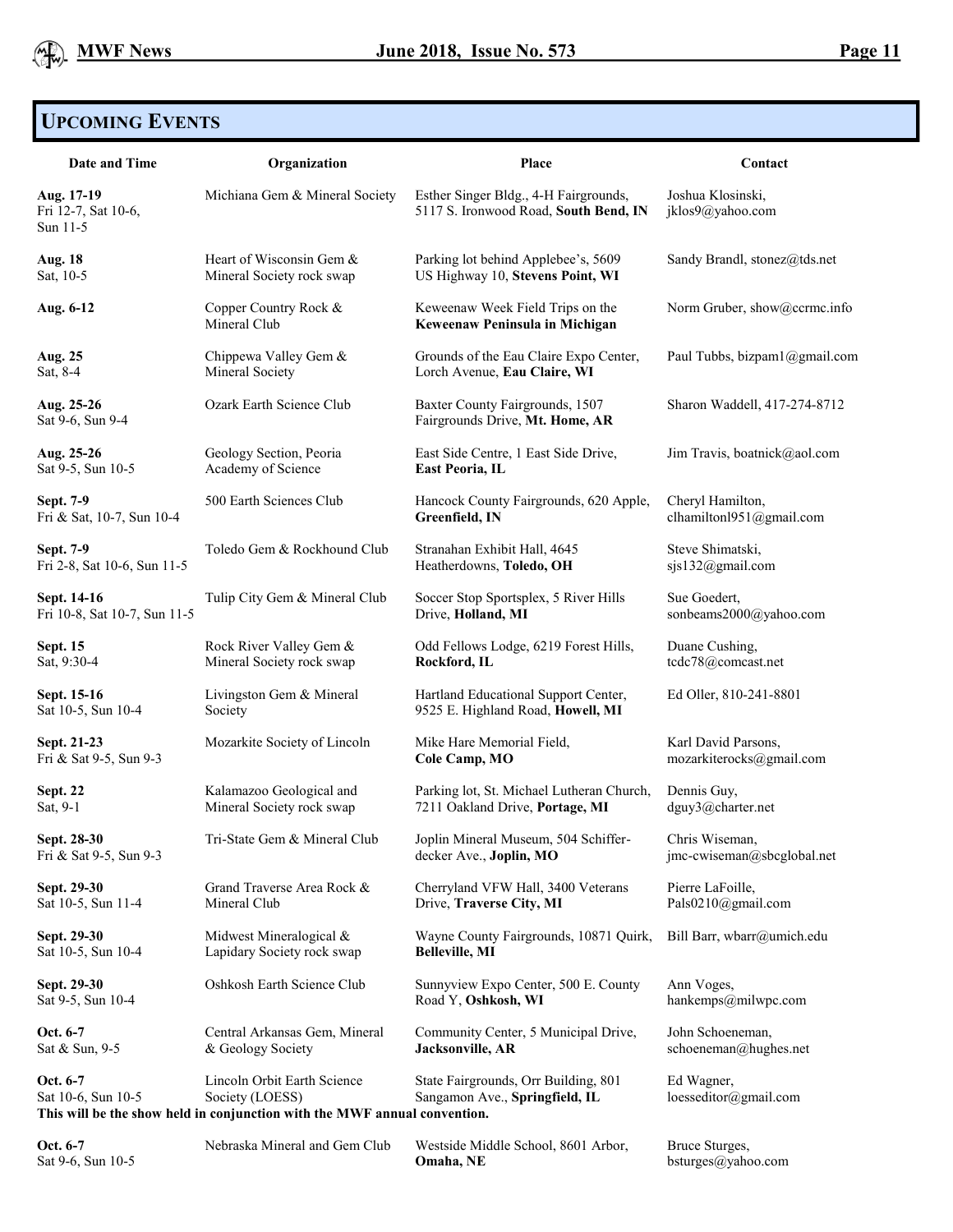# **EXECUTIVE COMMITTEE RECEIVES REPORTS, CONTINUED**

in Mansfield, as we have a great dealer base and the show continues to grow each year.

Akron Mineral Society, by Steve Shimatzki, Assistant Ohio State Director: President JoAnn Harrison is listed incorrectly on the Akron Mineral Society Contact page on the MWF website. The correct email should be: [joajoa2003@yahoo.com.](mailto:joajoa2003@yahoo.com) By the time you read this, AMS' April Gemboree show will have already happened.

#### **Wisconsin Clubs, by Allison Conrad**

Club Shows: Fortunately, clubs are doing great jobs marketing and promoting their shows; unfortunately, we have individuals that look at our shows as opportunities to steal. The Badger Lapidary and Geological Society experienced that this year. Please have as many watchful eyes as you can at your shows. Anyone looks suspicious or is actually seen stealing, your club should have immediate steps in place to follow to assist vendors and have specific club members on hand to question and apprehend the individual(s), as well as reporting the incident to local authorities.

A few ideas: Consider investing in trail or video cameras and point them towards vendor booths during the day and/or activate them for lockdown. Place signage where it can be easily read entering and leaving the venue stating, "Facility is under video surveillance." Make sure venue is not unlocked before a club member can be onsite. Check to see that the venue has been completely cleared (including vendors and venue personnel), before lockdown and consider having at least two people stay at the venue overnight. If anyone else has ideas you would like to share to deter sticky fingers, I would be happy to pass them on to clubs. Please remember to send me your club show flyers and newsletters and I will be happy to help advertise your show or other club events: [rockinbabe@acegroup.cc.](mailto:rockinbabe@acegroup.cc)

Social Media: Facebook pages continue to be the biggest social networking site of choice with the largest number of users, although slowing down

*(Continued from page 7)* somewhat. Whatever form of social media you choose to use to promote your club and club events, please be sure to not post personal information about yourself or anyone in your club, i.e., "In case anyone is trying to reach me, I will be out of town the next three months at the Tuscan Rock and Gem Show." This could be an open invitation to individuals who do not have your best interest at heart, but do have an interest in collection.

> Be sure to send your website address or Facebook page links to Cindy Root, [d](mailto:d-root@comcast.net)[root@comcast.net,](mailto:d-root@comcast.net) so she can post it with your other club information. By now all Wisconsin clubs should have checked their club information on the MWF website to make sure it is all correct.

> MWF Scholarship Honorary Award 2018: Bernice McCloskey was nominated and chosen as the candidate for the 2018 MWF Scholarship Honorary Award. Bernice recently celebrated her  $95<sup>th</sup>$  birthday and is still very much actively involved in the education and promotion of geology and all aspects of the hobby. Bernice was the MWF President in 1979- 1980. As president, she had many responsibilities connected with the success of the AMF/MWF show in 1980. Bernice has also been the MWF Wisconsin State Director Assistant.

> Bernice is a *charter* and *honorary* club member of two MWF Wisconsin clubs, the Kettle Moraine Geological Society (KMGS) since 1960 and Wisconsin Geological Society (WGS) since 1993. In her 58 years with KMGS she has held every possible position of leadership, as well as being the founder of the club newsletter and editor for the first ten years. Bernice has been the WGS delegate at the MWF conventions a number of times and still attends the conventions when she is able to do so. Bernice is the gracious hostess of the WGS Mineral Study Group and holds group meetings every month.

> MWF Insurance: From time to time, questions regarding what is or isn't covered under the MWF insurance umbrella have been coming in from clubs. My first line of reference for clubs who have questions *(Continued on page 13)*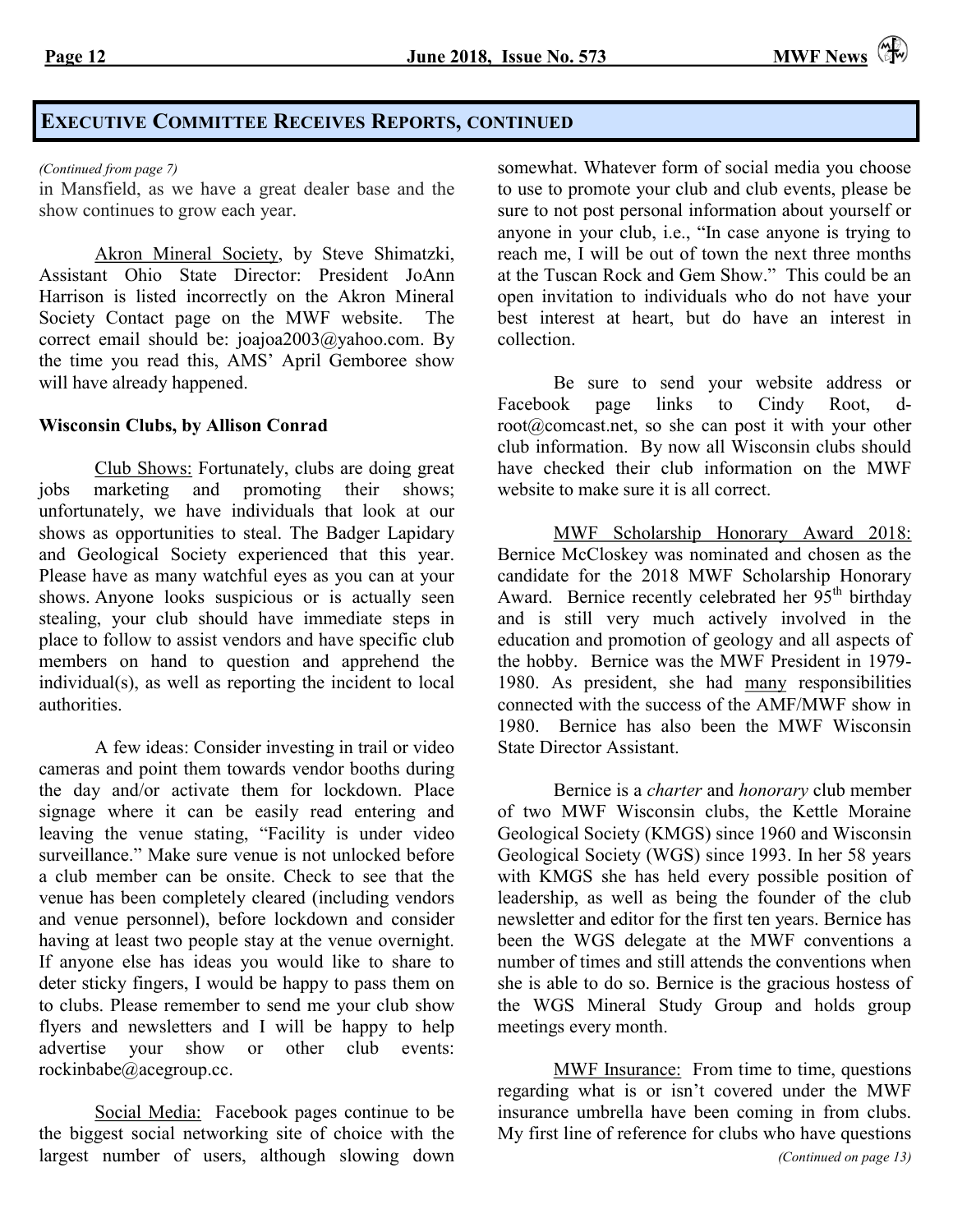

# **EXEC COMMITTEE GETS REPORTS, CONT. ILLINOIS ROCK CLUBS GO TO SCHOOL**

#### *(Continued from page 12)*

is to first review the insurance policy and read through the FAQs on the MWF website.

## **PERMANENT COMMITTEE REPORT Scholarship Committee, by Marge Collins**

Returning to an abbreviated format for the Spring Report: Eight donations totaling \$1,620.00 were received from September 26, 2018 until April 20, 2018, four from clubs and two from individuals.

The memorial donations honor Al Sicree, Katy Brown, Gloria Schneider, Nellie Claxton, Daniel Miller and Bill Rathbun, and were sent by or credited to Dayton Gem & Mineral Society, Midwest Mineralogical & Lapidary Society, Blossomland Gem & Mineral Society, and Sac & Fox Lapidary Club. Outright donations were sent by or credited to Minnesota Mineral Club and Midwest Mineralogical & Lapidary Society. A detailed list of all donations will be published for the Convention in October. These contributions are sincerely appreciated, as always.

Please note: until two arrived at the last minute, this is the smallest number received in any six-month period for many years! The total amount is substantial because of one very large club donation. Scholarship Treasurer Gene Maggard reported that this past year donations from across the country are significantly lower than usual. If this trend continues to the end of the fiscal year, the Fund will be assessed a fee because donations will be below a specified ratio to grants.

*There is no need to wait to make Memorial donations.* Why not honor one or more special and active club members – someone who has been exceptionally helpful and generous over the years? *A "Living Memorial" is a tribute to valued members and a great excuse for an Appreciation Celebration.* Anyone so honored is added to the Scholarship Foundation Donations List in the MWF Directory.

Donations and Memorials payable to AFMS Scholarship should be mailed to the MWF Scholarship Committee c/o Marge Collins, 3017 Niles-Buchanan Road, Buchanan, MI 49107.

Pam Richards, Northwest Illinois Rock Club

The Northwest Illinois Rock Club, Badger Lapidary and Geological Society, and the Rock River Valley Gem and Mineral Society collaborated on educational hands-on displays and presentations recently at Seth Whitman Elementary School in Belvidere. The first-grade teacher, Ms. Leese, requested speakers to enhance her unit on rocks and fossils.

The three clubs provided four learning stations: Fossils, Geodes, Fluorescent Minerals, and Glacial Till.



*Pam Richards, Master Naturalist, opens an intact trilobite specimen millions of years old. Photo courtesy of the Northwest Illinois Rock Club.* 

The students were very enthusiastic handling the tooth of a megalodon (large, extinct shark) and coprolite (dinosaur fossilized dung), opening cracked geodes, and being in the dark with glowing rocks! They learned that our area was once a shallow tropical sea and that they can find fossils and minerals in their own backyards.

Handouts and coloring pages were distributed to the teacher for further review.

If you are interested in a local club you may contact Brian Green, president of Northwest Illinois Rock Club, at 815-745-2228.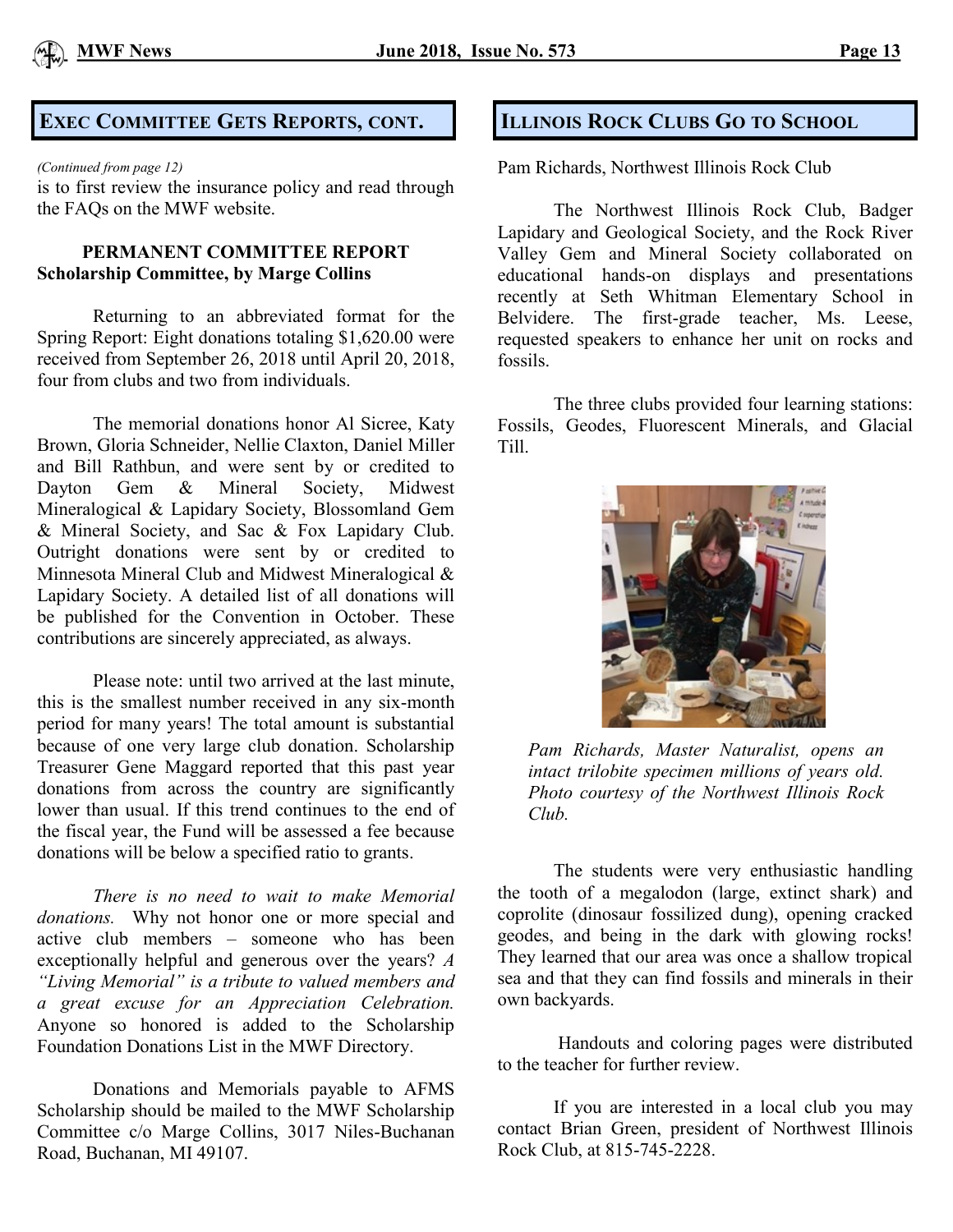# **WALKING IN THE FOOTPRINTS OF GIANTS AT DINOSAUR STATE PARK, CONNECTICUT**

Sue Guirl, Editor of the Glacial Groove,

Columbus Rock & Mineral Society (Ohio) From the October 2017 issue

In 1966, a construction worker was astonished when his bulldozer revealed large, three-toed footprints during excavation for a new state building in Rocky Hill, Connecticut. Hidden under the gray sandstone, scientists found 2,000 dinosaur tracks dating to the early Jurassic, 200 million years ago. After a decade of study, most of the tracks were buried again for preservation; but 500 dinosaur footprints were covered with a geodesic dome for public viewing. Dinosaur State Park was established so the public could marvel at what is one of the world's largest on-site displays of dinosaur tracks.



*Dinosaur tracks on display at Dinosaur State Park. Photo by Sue Guirl.*

The largest and most prolific tracks on display at the park were made by Eubrontes, a carnivorous dinosaur so common to the Connecticut Valley that it was selected as the state fossil. While fossil remains of Eubrontes have not been found in the Connecticut Valley, scientists believe that it was a ceratosaur similar in size and shape to Dilophosaurus. About 20 feet long from its snout to its long tail, this mid-size dinosaur was 6 feet tall at the hip, with a long neck rising another 4 to 5 feet to the beast's eye. Weighing in at about 1,000 pounds, it walked on two powerful legs and had stunted forelegs for gripping prey similar to Tyrannosaurus rex.

Dinosaur State Park is located at 400 West Street in Rocky Hill, Connecticut, just a few miles

south of Hartford. From I-91 take exit 23 and travel east 1/2 mile to the park. Make sure you take in the interesting museum displays that surround the exposed tracks. You can commemorate your visit by making a life-size plaster cast of a dinosaur footprint. The park also offers two miles of hiking trails and an arboretum. For more information, go to dinosaurstatepark.org.

**How to Make Your Own Dinosaur Footprint:** You will need to bring 1/4 cup cooking oil, rags and plaster of Paris (10 lbs. for a small print, 15 lbs. for a large print; the large prints are deeper and produce a better casting). Hardware stores offer the best prices on plaster of Paris, which you'll find in the paint section. The park provides footprints, buckets and water



*Ranger Carrie checks a footprint mold.. Photo by Sue Guirl.*

Start with one of the well-defined dinosaur footprints available in the park's outdoor molding area. Brush off any dirt with the brooms provided. Use your hands to rub cooking oil all over the mold and inside the metal ring. Place the ring around the print and push rags around the outside of the ring to keep the plaster from seeping out of the mold. Using your hands, mix water and plaster of Paris in a 5-gallon bucket until it reaches the consistency of thick cake batter. Everyone in the family will get a turn as this takes a lot of mixing! Quickly pour the plaster mix into the mold. Go view the exhibits as it takes about 30 minutes for the plaster to set and dry. When dry, remove the ring and take your dinosaur footprint home! There's often a ranger in the molding area to help visitors; but if not, follow the step-by-step instructions on the sign.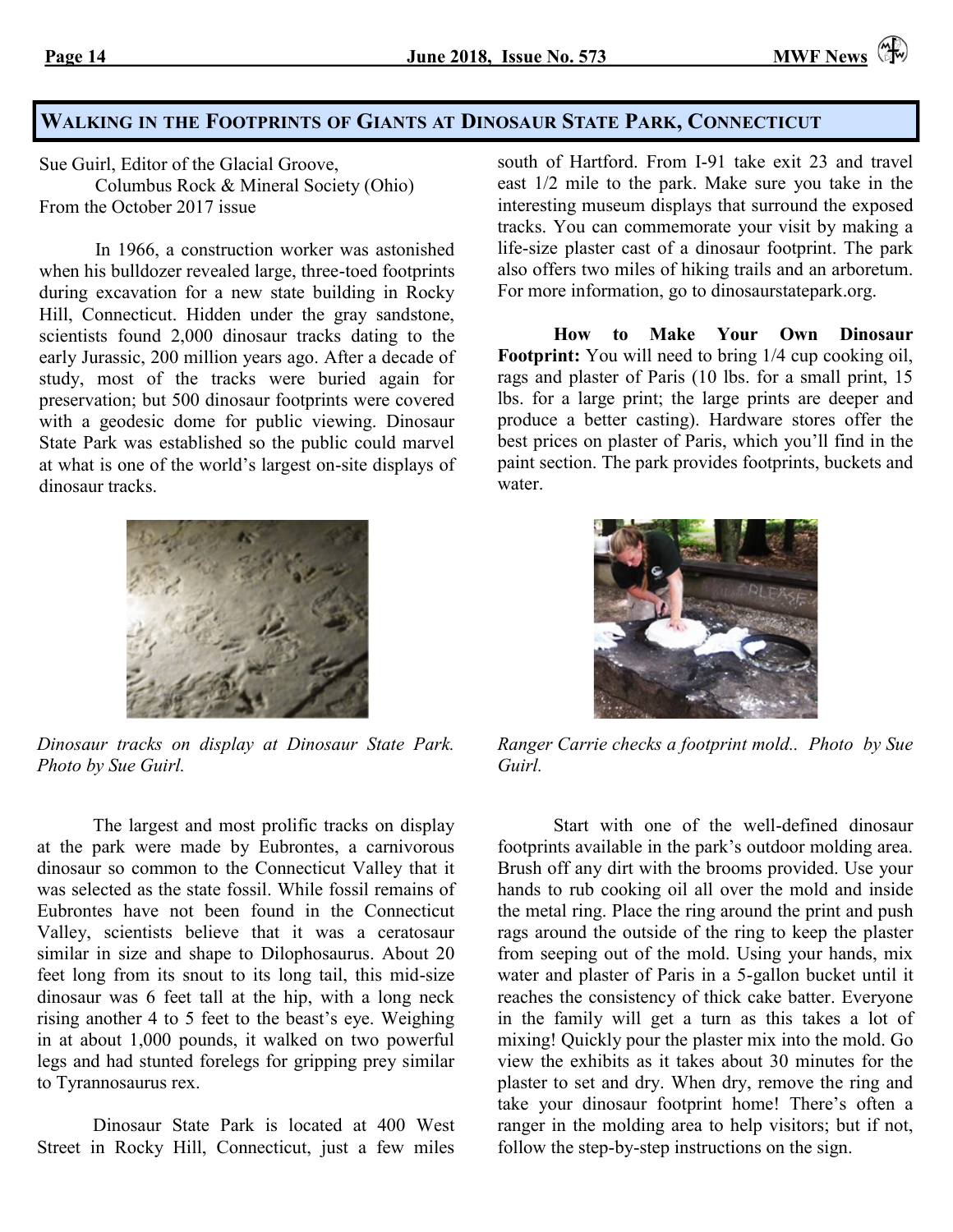# **CONVENTION'S SHOW PROMISES TO BE FUN, CONTINUED**

*(Continued from page 8)*

Take a couple of minutes to watch a few of our amazing demonstrators show off their skills, including silversmithing, gem trees, wire-wrapping, glass fusing, cabochon making, crinoid preparation, amber demonstration, paper quilling on rocks, and hand-turned pens.

Of course we have a large area for kids to help promote an interest in geology and rock collecting at a young age. We have been slowly expanding the activities in this section over the past few years and now offer a spin-'n' win, fossil dig, touch-and-feel, egg carton mineral collection, a 50-cent table, a geode cracker, and a local maker space with various activities.

Looking for some great minerals at bargain prices? Check out the silent auction tables, one of the busiest areas of our show. But don't wait too long to place your bids; our silent auctions can get quite competitive and someone might beat you to it.

Something new this year: We will be offering live talks throughout the weekend. We don't have a full schedule yet, but one of our dealers will be giving two talks, one on Mazon creek and the other on the Cambrian Explosion.

Finally, be sure to refuel at our concession stand with a BBQ pork sandwich, Italian beef sandwich, hot dog, chips, and a tasty homemade dessert.

I hope you have enjoyed this brief glimpse into our show. We are looking forward to welcoming and meeting all our MWF friends in October. Please contact me at [thequirkyquiller@gmail.com](mailto:thequirkyquiller@gmail.com) if you would like to have an Elmwood specimen in our special exhibit or if you have any other questions. See you there!

# **PRESIDENT'S MESSAGE, CONTINUED**

*(Continued from page 1)*

this increase to the use of Facebook advertising. I don't know the details, but I hear that there will be an article on using Facebook coming. Keep checking this newsletter.

We also welcomed two new clubs to the MWF at this meeting: White River Rock, Gem & Mineral Club from White Lake, Michigan; and Brown County Rock and Mineral Club from Brown County, Indiana.

There are a couple other people I would like to thank:

Allison VanNocker from the Kalamazoo Geological & Mineral Society, for stepping up in our time of need.

Chris Ivancic from the Three Rivers Gem & Mineral Society in Fort Wayne, Indiana for stepping up and taking on the Insurance Chair job. This is an important job in the MWF and I'm confident we have the right man for it.

So Valerie tells me I get the summer off. Yippee. I hope everyone has a good summer, productive field trips and a few good barbecues. Be safe.